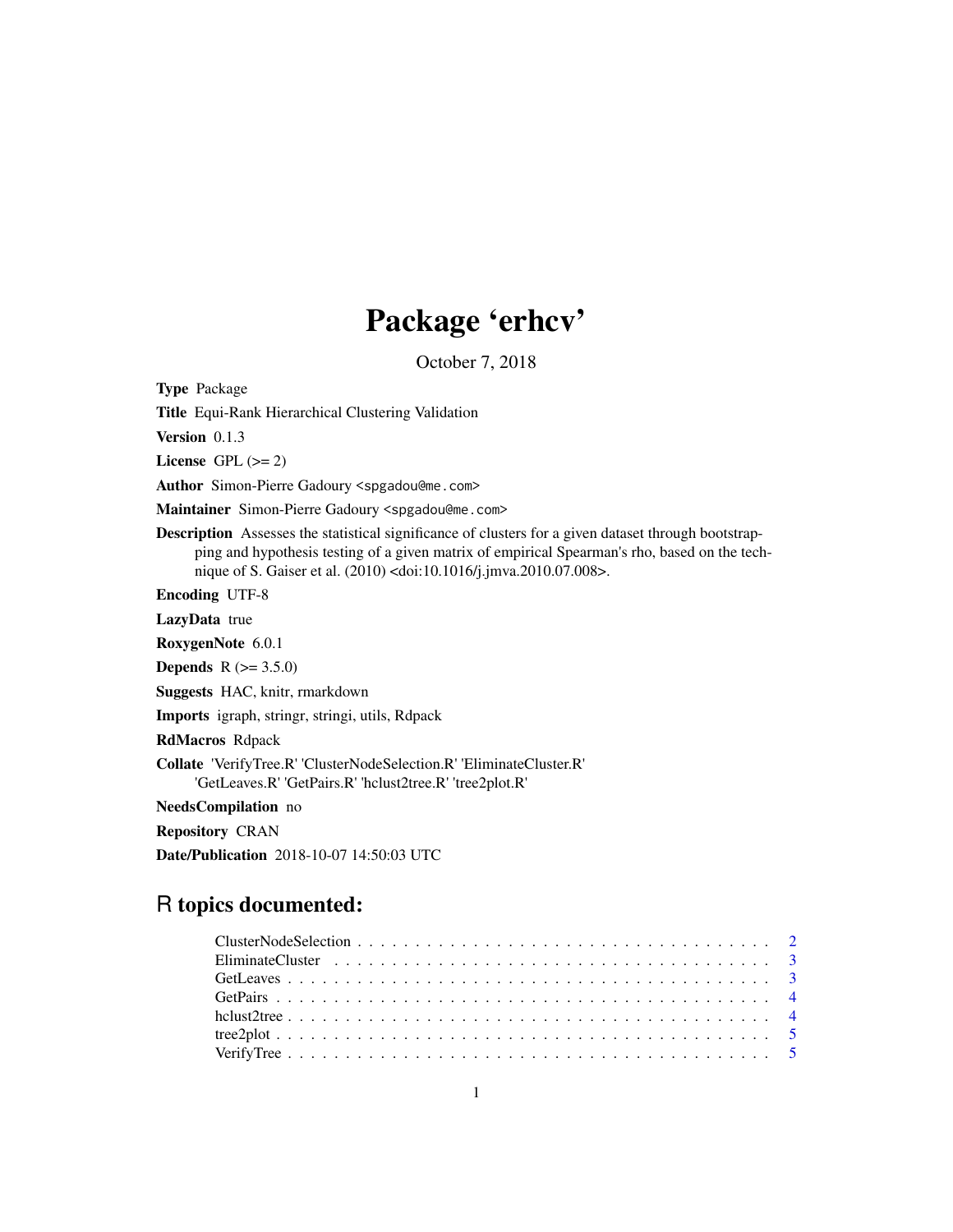<span id="page-1-0"></span>**Index** [7](#page-6-0) **7** 

ClusterNodeSelection *Subcluster significance test*

#### Description

Test the significance of a subcluster directly under a given cluster. If it is not significant, the subcluster is eliminated and its element are merged in the main cluster. Bootstrap samples of the underlying data needs to be provided, as well as the structure under consideration.

#### Usage

```
ClusterNodeSelection(cluster, testPos, alpha, data, BootData)
```
#### Arguments

| cluster  | the main cluster (of the form provided by the function helust2tree)                                                           |  |
|----------|-------------------------------------------------------------------------------------------------------------------------------|--|
| testPos  | the position of the subcluster to test, directly under the main cluster                                                       |  |
| alpha    | the confidence level for the tests                                                                                            |  |
| data     | the underlying data                                                                                                           |  |
| BootData | the data frame of bootstrap samples of Spearman rho, with columns named $"(i,j)"$ ,<br>where "i" and "j" are different leaves |  |

#### Details

The hypothesis testing is made with the matrix of Spearman's rho for a given dataset, see (Gaisser and Schmid 2010).

#### Value

The main cluster, with or without the node under test, wether the hypothesis can be rejected or not.

#### Author(s)

Simon-Pierre Gadoury

#### References

Gaisser S, Schmid F (2010). "On testing equality of pairwise rank correlations in a multivariate random vector." *Journal of Multivariate Analysis*, 101(10), 2598–2615.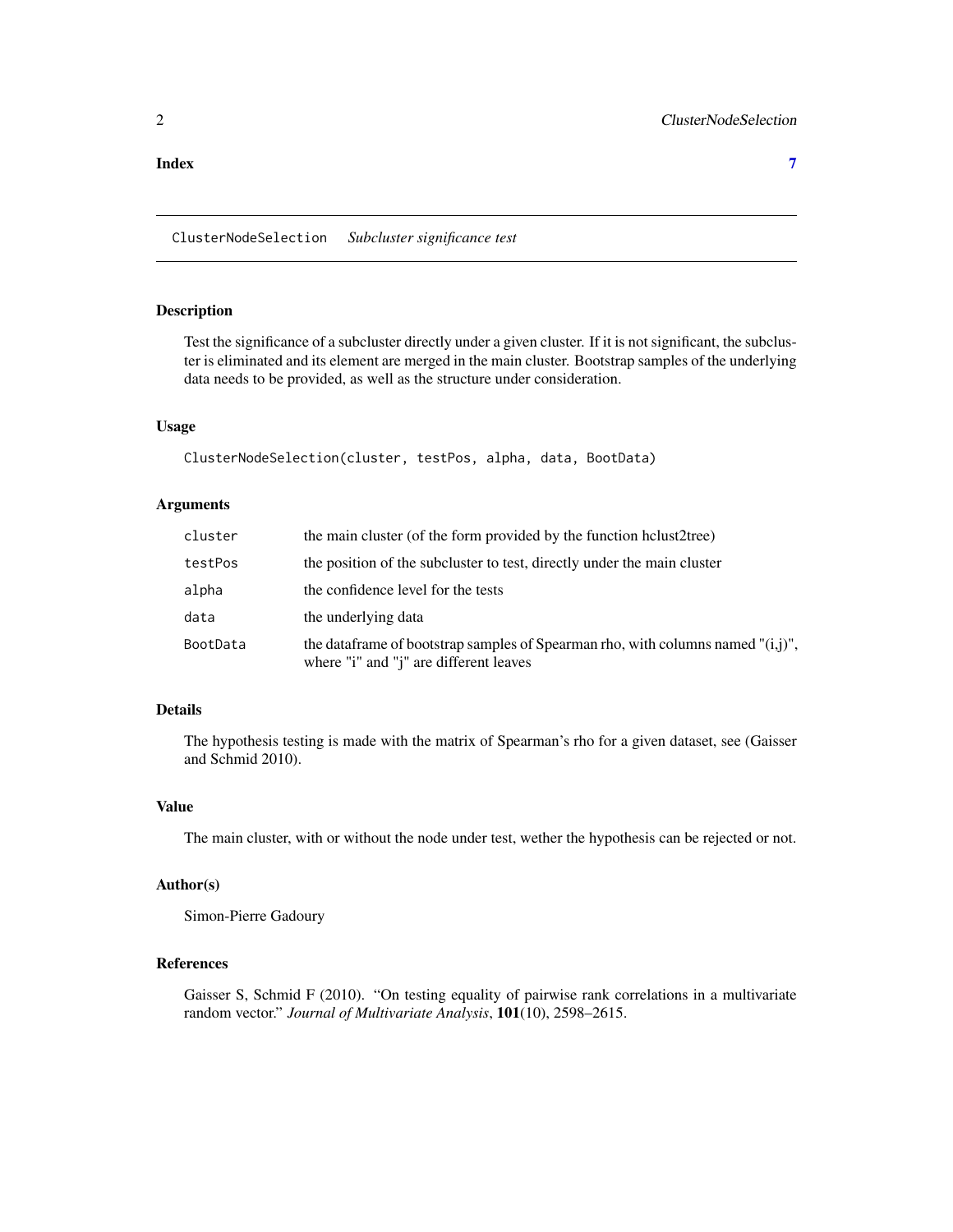<span id="page-2-0"></span>EliminateCluster *Subcluster elimination*

#### Description

Eliminate a subcluster and merge its elements to the main cluster.

#### Usage

```
EliminateCluster(cluster, pos)
```
#### Arguments

| cluster | the cluster under consideration (of the form provided by the function hclust2tree) |
|---------|------------------------------------------------------------------------------------|
| pos     | the position of the subcluster, directly under the main cluster, to eliminate      |

#### Value

The main cluster, without the subcluster that was eliminated.

#### Author(s)

Simon-Pierre Gadoury

| GetLeaves<br>Leaves extractions |
|---------------------------------|
|---------------------------------|

#### Description

Extract the leaves (nodes in the bottom of the hierarchy) under (not necessarily directly under) a cluster.

#### Usage

```
GetLeaves(cluster)
```
#### Arguments

cluster a cluster (of the form provided by the function hclust2tree)

#### Value

Vector of leaves.

#### Author(s)

Simon-Pierre Gadoury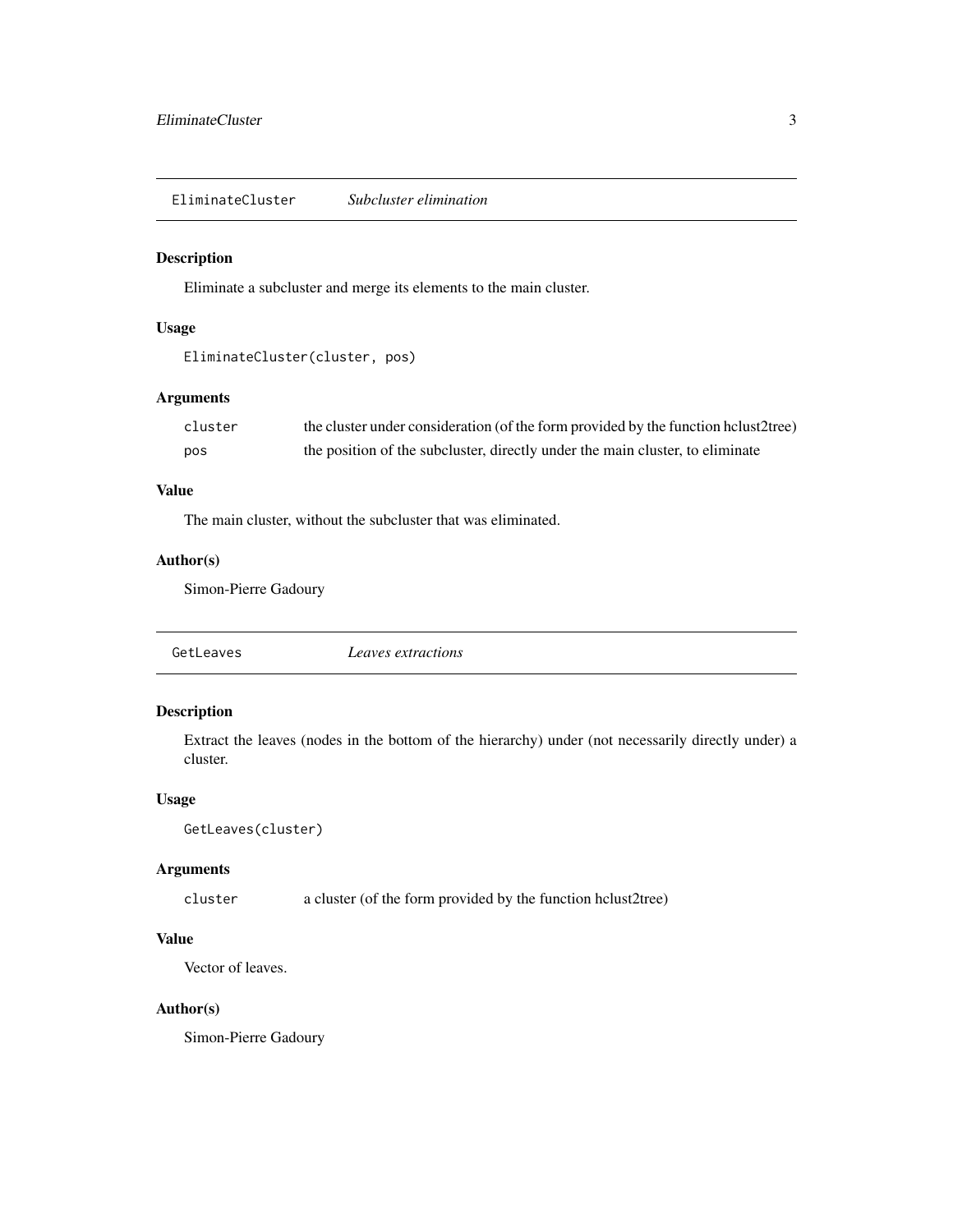<span id="page-3-0"></span>

#### Description

Find all the pairs of leaves between a specific subcluster and all the other subclusters under the main cluster. Pairs between the subclusters of the specific subcluster are also given.

#### Usage

GetPairs(cluster, pos)

#### Arguments

| cluster | main cluster (of the form provided by the function helust2tree)                    |
|---------|------------------------------------------------------------------------------------|
| pos     | position of the subcluster directly under the main cluster. This subcluster is the |
|         | one every other subcluster will be paired with.                                    |

#### Value

Matrix of pairs of leaves.

#### Author(s)

Simon-Pierre Gadoury

hclust2tree *hclust object transformation*

#### Description

Transforms a hclust object into a tree (cluster) used in other functions of this package.

#### Usage

```
hclust2tree(clustering)
```
#### Arguments

clustering hclust object

#### Author(s)

Simon-Pierre Gadoury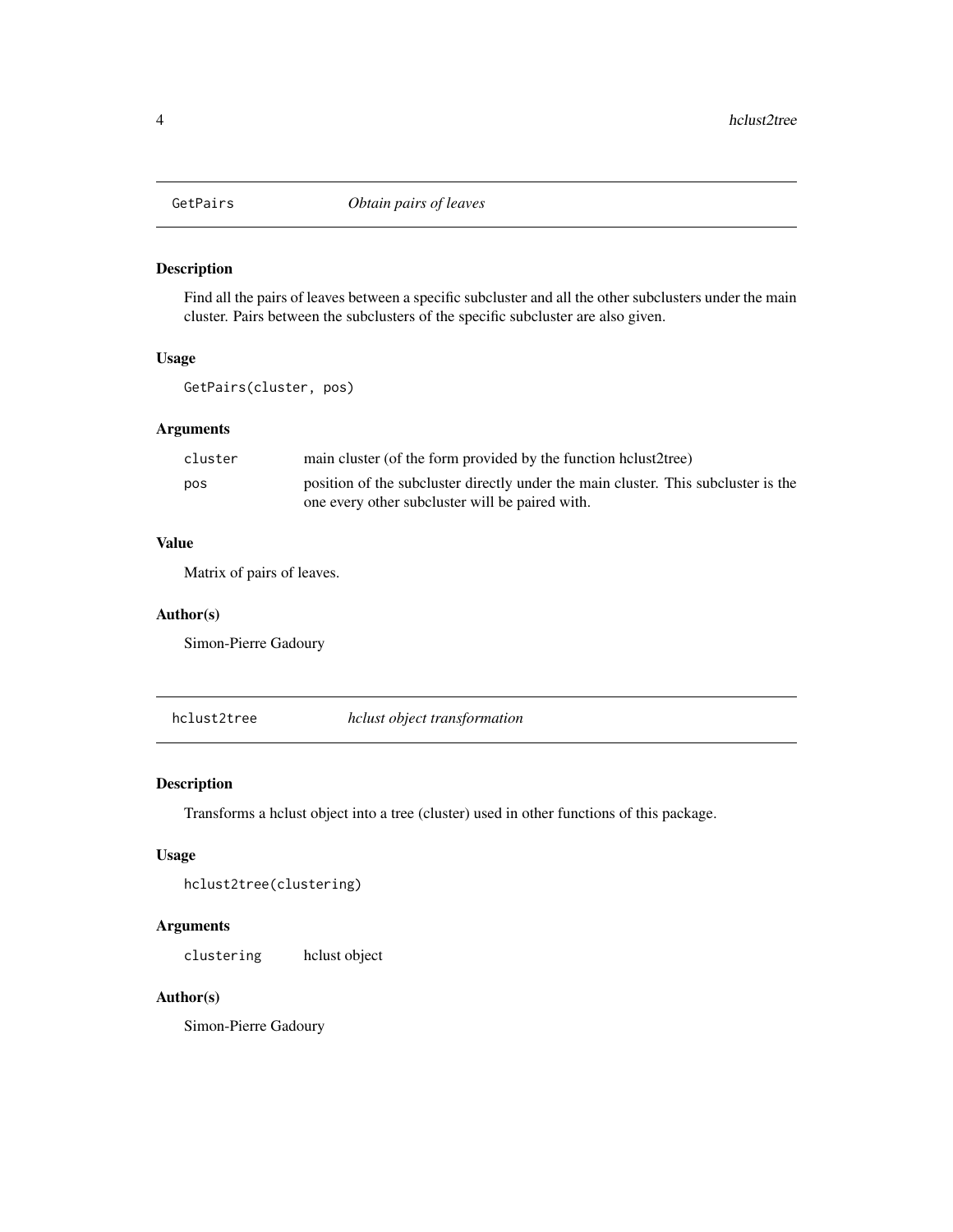<span id="page-4-0"></span>

#### Description

Provide a plot or a graph.data.frame object for a given tree structure.

#### Usage

```
tree2plot(tree, plot = TRUE, ...)
```
#### Arguments

| tree     | the tree under consideration of the form provided by the function helust2tree) |
|----------|--------------------------------------------------------------------------------|
| plot     | show a basic plot the tree?                                                    |
| $\cdots$ | extra parameters passed to igraph.plot                                         |

#### Value

a plot or graph.data.frame object

#### Author(s)

Simon-Pierre Gadoury

| VerifyTree | Verify tree structure |  |
|------------|-----------------------|--|
|------------|-----------------------|--|

#### Description

Given a matrix of data, where the rows are observations and the columns are variables, it verifies the statistical significance of hierarchical nodes provided by hclust, through the use of the empirical matrix of Spearman's rho.

#### Usage

```
VerifyTree(data, alpha = 0.95, nboot = 500, distance.method = "maximum",
 hclust.method = "complete")
```
#### Arguments

| data                     | data used for the clustering           |
|--------------------------|----------------------------------------|
| alpha                    | the confidence level for the tests     |
| nboot<br>distance.method | the number of bootstrap samples to use |
|                          | method for the distance matrix         |
| hclust.method            | method for the clustering              |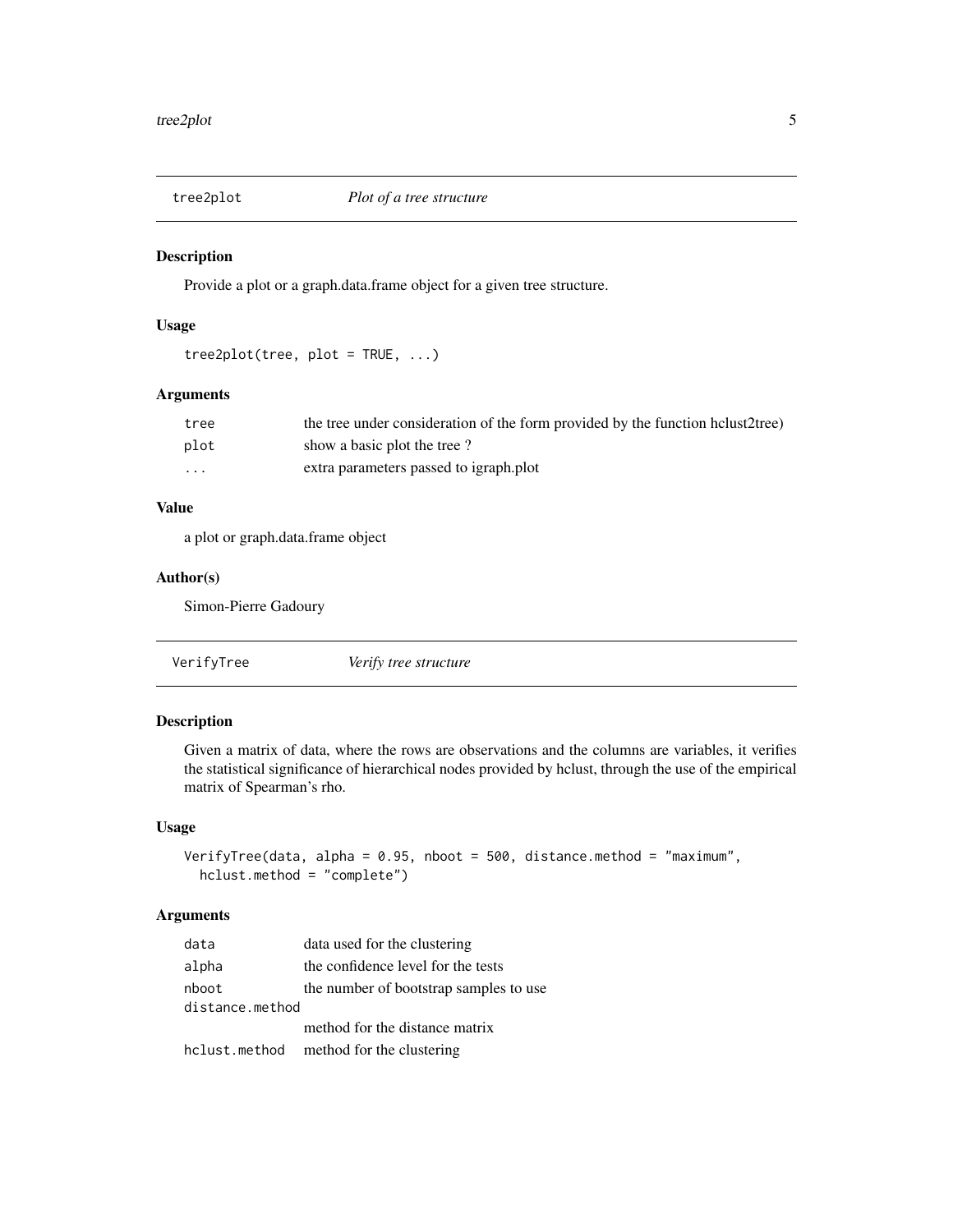#### Details

The hypothesis testing, as well as the clustering, is made with the matrix of Spearman's rho for a given dataset, see (Gaisser and Schmid 2010).

#### Value

A list, containing the bootrap samples and the initial tree structure, modified, according to the results of the tests

#### Author(s)

Simon-Pierre Gadoury

#### References

Gaisser S, Schmid F (2010). "On testing equality of pairwise rank correlations in a multivariate random vector." *Journal of Multivariate Analysis*, 101(10), 2598–2615.

#### Examples

```
require(HAC)
str \le hac(type = 1, tree = list(list(list("X4", "X5", 6),
                                      "X6", 3), "X1", list("X2", "X3", 10), 1))
set.seed(2018)
U.. <- rHAC(1000, str)
U.. <- U..[,c(4, 5, 6, 1, 2, 3)]
## Tree via hclust
spear \leq cor(U.., method = "sp")
clust <- hclust(dist(spear, method = "maximum"),
                method = "complete")
tree1 <- hclust2tree(clust)
## Tree after verification
tree2 \leq VerifyTree(U.., alpha = 0.95,
                    distance.method = "maximum",
                    hclust.method = "complete")$Tree
## Comparison
par(mfrow = c(1, 3))tree2plot(tree1)
tree2plot(tree2)
plot(str)
par(mfrow = c(1, 3))
```